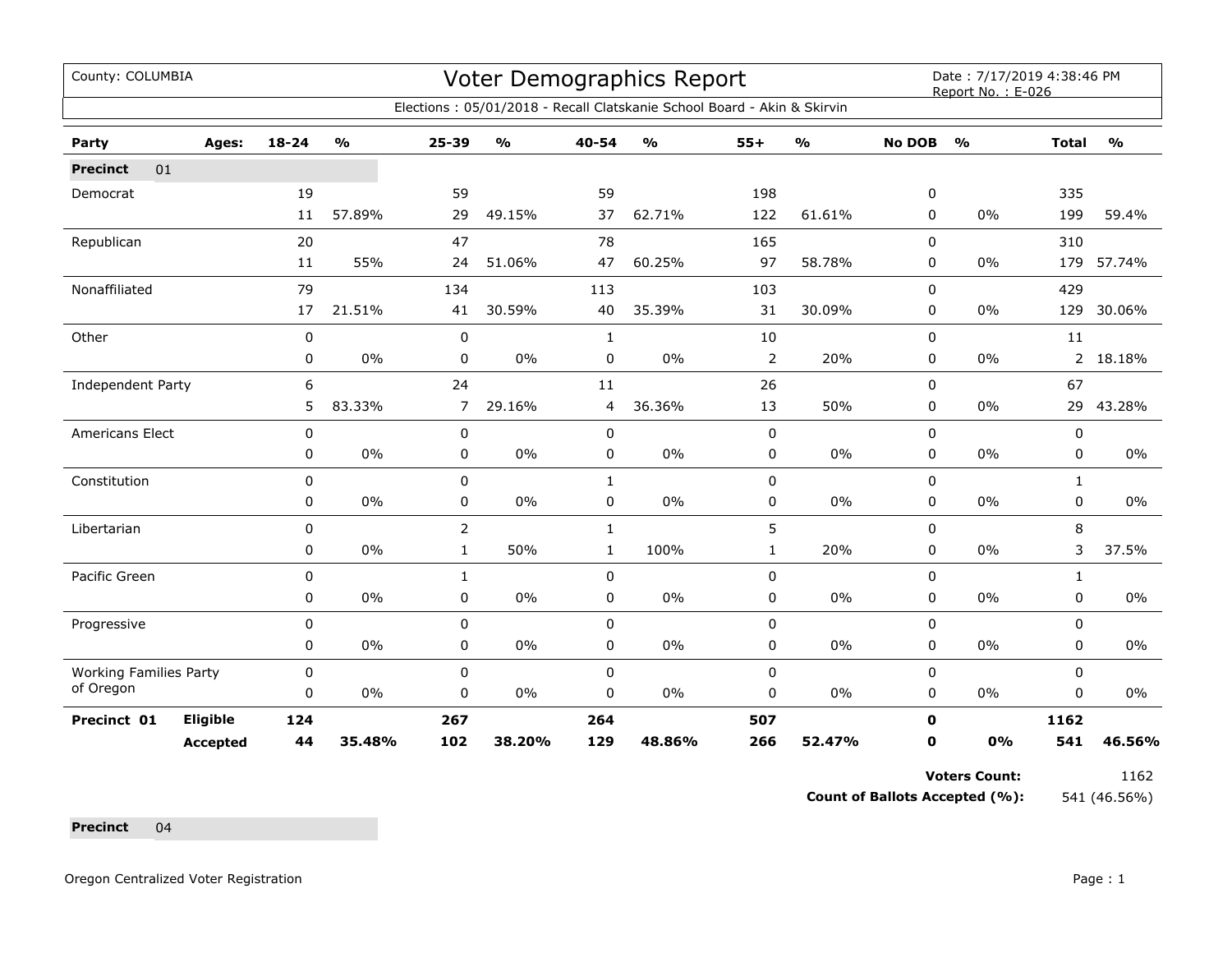| County: COLUMBIA                           |                     |                       |                          | Voter Demographics Report<br>Elections: 05/01/2018 - Recall Clatskanie School Board - Akin & Skirvin | Date: 7/17/2019 4:38:46 PM<br>Report No.: E-026 |               |                                |               |                            |                                                        |                                |                     |
|--------------------------------------------|---------------------|-----------------------|--------------------------|------------------------------------------------------------------------------------------------------|-------------------------------------------------|---------------|--------------------------------|---------------|----------------------------|--------------------------------------------------------|--------------------------------|---------------------|
| Party<br>Ages:                             | $18 - 24$           | $\frac{0}{0}$         | $25 - 39$                | %                                                                                                    | 40-54                                           | $\frac{0}{0}$ | $55+$                          | $\frac{0}{0}$ | <b>No DOB</b>              | $\mathbf{O}/\mathbf{O}$                                | <b>Total</b>                   | $\frac{9}{6}$       |
| Democrat                                   | 9<br>3              | 33.33%                | 18<br>9                  | 50%                                                                                                  | 44<br>26                                        | 59.09%        | 154<br>92                      | 59.74%        | 0<br>$\mathbf 0$           | $0\%$                                                  | 225<br>130                     | 57.77%              |
| Republican                                 | $\overline{7}$<br>2 | 28.57%                | 34<br>12                 | 35.29%                                                                                               | 38<br>18                                        | 47.36%        | 124<br>62                      | 50%           | $\Omega$<br>$\mathbf 0$    | $0\%$                                                  | 203<br>94                      | 46.3%               |
| Nonaffiliated                              | 47<br>10            | 21.27%                | 78<br>20                 | 25.64%                                                                                               | 56<br>19                                        | 33.92%        | 95<br>24                       | 25.26%        | $\mathbf 0$<br>0           | 0%                                                     | 276<br>73                      | 26.44%              |
| Other                                      | 0<br>0              | 0%                    | 4<br>$\mathbf{1}$        | 25%                                                                                                  | $\overline{2}$<br>$\mathsf 0$                   | 0%            | 3<br>$\mathbf{1}$              | 33.33%        | $\mathbf 0$<br>$\mathbf 0$ | 0%                                                     | 9<br>$\overline{2}$            | 22.22%              |
| Independent Party                          | 5<br>0              | 0%                    | $\overline{7}$<br>3      | 42.85%                                                                                               | $\overline{7}$<br>3                             | 42.85%        | 14<br>$\overline{7}$           | 50%           | $\pmb{0}$<br>$\pmb{0}$     | 0%                                                     | 33<br>13                       | 39.39%              |
| Americans Elect                            | 0<br>$\pmb{0}$      | 0%                    | 0<br>0                   | 0%                                                                                                   | $\pmb{0}$<br>$\pmb{0}$                          | 0%            | $\mathsf 0$<br>0               | 0%            | $\mathbf 0$<br>$\pmb{0}$   | 0%                                                     | $\pmb{0}$<br>0                 | 0%                  |
| Constitution                               | 0<br>0              | 0%                    | $\mathsf 0$<br>$\pmb{0}$ | 0%                                                                                                   | $\pmb{0}$<br>0                                  | 0%            | $\overline{4}$<br>$\mathbf{1}$ | 25%           | $\mathbf 0$<br>0           | $0\%$                                                  | $\overline{4}$<br>$\mathbf{1}$ | 25%                 |
| Libertarian                                | 0<br>0              | 0%                    | $\mathbf 1$<br>0         | 0%                                                                                                   | 0<br>0                                          | 0%            | $\overline{2}$<br>$\mathbf{1}$ | 50%           | $\mathbf 0$<br>$\pmb{0}$   | $0\%$                                                  | 3<br>1                         | 33.33%              |
| Pacific Green                              | 0<br>0              | 0%                    | $\pmb{0}$<br>$\mathbf 0$ | 0%                                                                                                   | $\mathbf 1$<br>$\mathbf 1$                      | 100%          | $\mathsf 3$<br>$\mathbf{1}$    | 33.33%        | 0<br>$\mathbf 0$           | 0%                                                     | 4<br>$\overline{2}$            | 50%                 |
| Progressive                                | 0<br>0              | 0%                    | $\pmb{0}$<br>0           | 0%                                                                                                   | 0<br>0                                          | 0%            | $\pmb{0}$<br>0                 | 0%            | $\pmb{0}$<br>$\mathbf 0$   | 0%                                                     | 0<br>$\mathbf 0$               | $0\%$               |
| <b>Working Families Party</b><br>of Oregon | $\mathbf{1}$<br>0   | 0%                    | $\mathbf 1$<br>0         | 0%                                                                                                   | $\mathbf{1}$<br>0                               | 0%            | $\pmb{0}$<br>$\mathbf 0$       | $0\%$         | $\pmb{0}$<br>$\mathbf 0$   | 0%                                                     | 3<br>0                         | $0\%$               |
| Eligible<br>Precinct 04<br><b>Accepted</b> | 69<br>15            | 21.74%                | 143<br>45                | 31.47%                                                                                               | 149<br>67                                       | 44.97%        | 399<br>189                     | 47.37%        | $\mathbf 0$<br>$\mathbf 0$ | 0%                                                     | 760<br>316                     | 41.58%              |
|                                            |                     |                       |                          |                                                                                                      |                                                 |               |                                |               |                            | <b>Voters Count:</b><br>Count of Ballots Accepted (%): |                                | 760<br>316 (41.58%) |
| 05<br><b>Precinct</b><br>Democrat          | 9                   | 22.22%<br>$2^{\circ}$ | 17<br>9                  | 52.94%                                                                                               | 50<br>23                                        | 46%           | 132<br>72                      | 54.54%        | 0<br>0                     | 0%                                                     | 208                            | 106 50.96%          |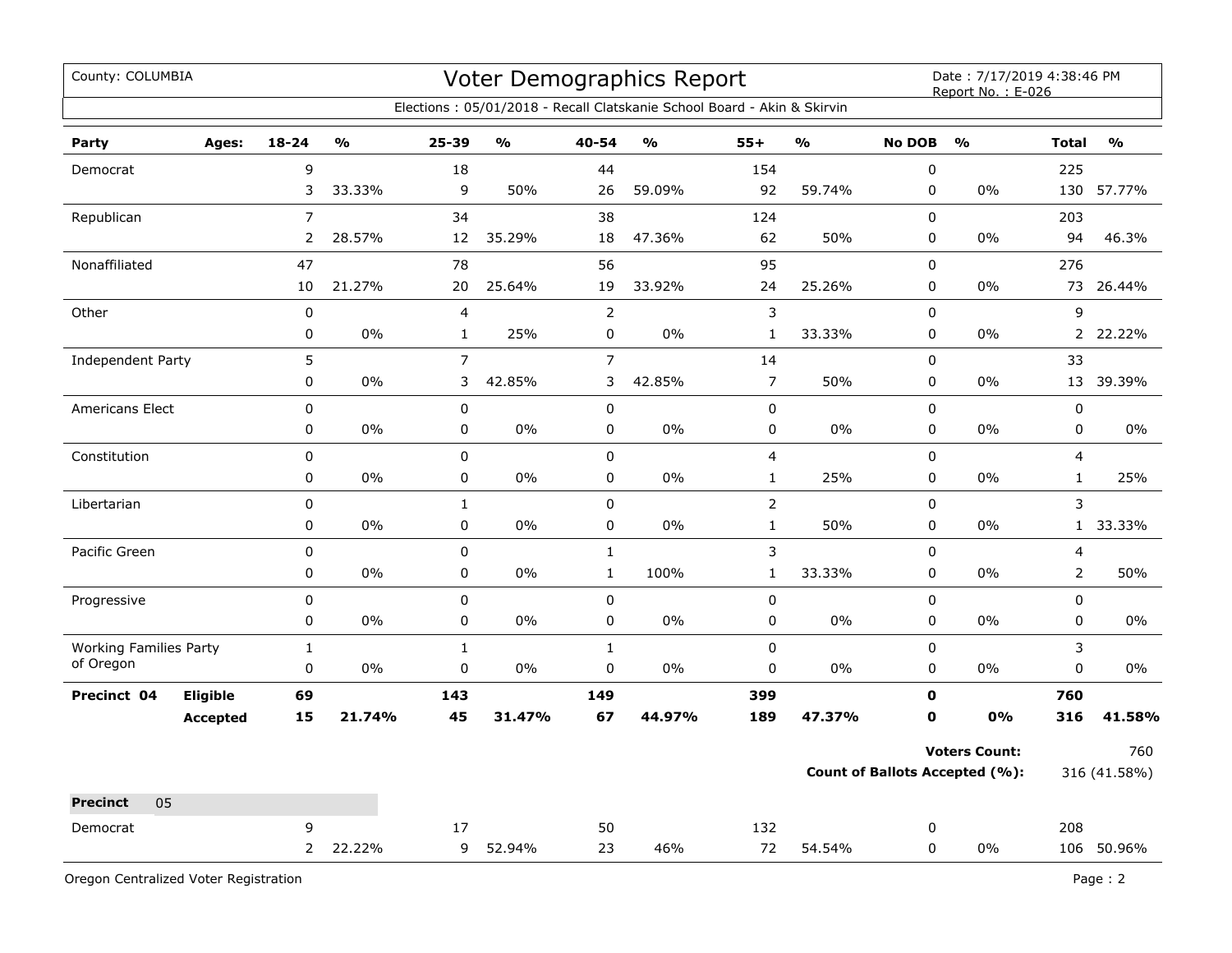| County: COLUMBIA              |                 |                |                         |              | <b>Voter Demographics Report</b> |              | Date: 7/17/2019 4:38:46 PM<br>Report No.: E-026                         |                |                                   |               |                                       |                |                                   |
|-------------------------------|-----------------|----------------|-------------------------|--------------|----------------------------------|--------------|-------------------------------------------------------------------------|----------------|-----------------------------------|---------------|---------------------------------------|----------------|-----------------------------------|
|                               |                 |                |                         |              |                                  |              | Elections: 05/01/2018 - Recall Clatskanie School Board - Akin & Skirvin |                |                                   |               |                                       |                |                                   |
| Party                         | Ages:           | $18 - 24$      | $\mathbf{O}/\mathbf{O}$ | 25-39        | $\mathbf{O}/\mathbf{o}$          | 40-54        | $\mathbf{O}/\mathbf{O}$                                                 | $55+$          | $\mathsf{o}\mathsf{v}_\mathsf{o}$ | <b>No DOB</b> | $\frac{1}{2}$                         | <b>Total</b>   | $\mathsf{o}\mathsf{v}_\mathsf{o}$ |
| Republican                    |                 | 16             |                         | 30           |                                  | 39           |                                                                         | 99             |                                   | $\pmb{0}$     |                                       | 184            |                                   |
|                               |                 | $\overline{7}$ | 43.75%                  | 15           | 50%                              | 20           | 51.28%                                                                  | 48             | 48.48%                            | 0             | $0\%$                                 | 90             | 48.91%                            |
| Nonaffiliated                 |                 | 41             |                         | 64           |                                  | 69           |                                                                         | 74             |                                   | 0             |                                       | 248            |                                   |
|                               |                 | 9              | 21.95%                  | 19           | 29.68%                           | 22           | 31.88%                                                                  | 26             | 35.13%                            | $\pmb{0}$     | $0\%$                                 | 76             | 30.64%                            |
| Other                         |                 | $\pmb{0}$      |                         | $\mathbf{1}$ |                                  | 4            |                                                                         | $\overline{2}$ |                                   | $\mathbf 0$   |                                       | $\overline{7}$ |                                   |
|                               |                 | 0              | $0\%$                   | 0            | $0\%$                            | $\mathbf{1}$ | 25%                                                                     | $\mathbf 0$    | $0\%$                             | 0             | 0%                                    | $\mathbf{1}$   | 14.28%                            |
| Independent Party             |                 | $\mathbf{1}$   |                         | 5            |                                  | 11           |                                                                         | 12             |                                   | $\mathbf 0$   |                                       | 29             |                                   |
|                               |                 | $\mathbf{1}$   | 100%                    | 0            | 0%                               | 4            | 36.36%                                                                  | $\overline{4}$ | 33.33%                            | 0             | 0%                                    | 9              | 31.03%                            |
| Americans Elect               |                 | 0              |                         | 0            |                                  | 0            |                                                                         | $\mathbf 0$    |                                   | 0             |                                       | 0              |                                   |
|                               |                 | 0              | 0%                      | 0            | 0%                               | 0            | 0%                                                                      | 0              | $0\%$                             | $\mathbf 0$   | 0%                                    | 0              | $0\%$                             |
| Constitution                  |                 | 0              |                         | $\mathbf{1}$ |                                  | $\mathbf{1}$ |                                                                         | $\mathbf{1}$   |                                   | $\mathbf 0$   |                                       | 3              |                                   |
|                               |                 | 0              | 0%                      | $\mathbf{1}$ | 100%                             | 0            | 0%                                                                      | 0              | $0\%$                             | $\mathbf 0$   | $0\%$                                 | $\mathbf{1}$   | 33.33%                            |
| Libertarian                   |                 | $\mathbf{1}$   |                         | 0            |                                  | $\mathbf{1}$ |                                                                         | 4              |                                   | 0             |                                       | 6              |                                   |
|                               |                 | 0              | $0\%$                   | 0            | 0%                               | $\mathbf{1}$ | 100%                                                                    | $\mathbf{1}$   | 25%                               | $\mathbf 0$   | 0%                                    | $\overline{2}$ | 33.33%                            |
| Pacific Green                 |                 | 0              |                         | $\mathbf{1}$ |                                  | $\mathbf{1}$ |                                                                         | $\pmb{0}$      |                                   | $\pmb{0}$     |                                       | $\overline{2}$ |                                   |
|                               |                 | 0              | 0%                      | $\mathbf{1}$ | 100%                             | $\mathbf{1}$ | 100%                                                                    | $\pmb{0}$      | $0\%$                             | 0             | $0\%$                                 | $\overline{2}$ | 100%                              |
| Progressive                   |                 | 0              |                         | 0            |                                  | 0            |                                                                         | $\pmb{0}$      |                                   | $\mathbf 0$   |                                       | $\mathbf 0$    |                                   |
|                               |                 | 0              | 0%                      | 0            | 0%                               | 0            | 0%                                                                      | $\pmb{0}$      | $0\%$                             | 0             | $0\%$                                 | 0              | $0\%$                             |
| <b>Working Families Party</b> |                 | 0              |                         | $\mathsf 0$  |                                  | 0            |                                                                         | $\mathbf 0$    |                                   | $\mathbf 0$   |                                       | 0              |                                   |
| of Oregon                     |                 | $\mathbf 0$    | 0%                      | 0            | $0\%$                            | 0            | 0%                                                                      | $\pmb{0}$      | $0\%$                             | $\mathbf 0$   | $0\%$                                 | 0              | $0\%$                             |
| Precinct 05                   | <b>Eligible</b> | 68             |                         | 119          |                                  | 176          |                                                                         | 324            |                                   | $\mathbf 0$   |                                       | 687            |                                   |
|                               | <b>Accepted</b> | 19             | 27.94%                  | 45           | 37.82%                           | 72           | 40.91%                                                                  | 151            | 46.60%                            | $\mathbf 0$   | 0%                                    | 287            | 41.78%                            |
|                               |                 |                |                         |              |                                  |              |                                                                         |                |                                   |               | <b>Voters Count:</b>                  |                | 687                               |
|                               |                 |                |                         |              |                                  |              |                                                                         |                |                                   |               | <b>Count of Ballots Accepted (%):</b> |                | 287 (41.78%)                      |
| <b>Precinct</b><br>14         |                 |                |                         |              |                                  |              |                                                                         |                |                                   |               |                                       |                |                                   |
| Democrat                      |                 | 4              |                         | 18           |                                  | 33           |                                                                         | 119            |                                   | 0             |                                       | 174            |                                   |
|                               |                 | $\overline{2}$ | 50%                     | 6            | 33.33%                           | 16           | 48.48%                                                                  | 73             | 61.34%                            | 0             | 0%                                    |                | 97 55.74%                         |